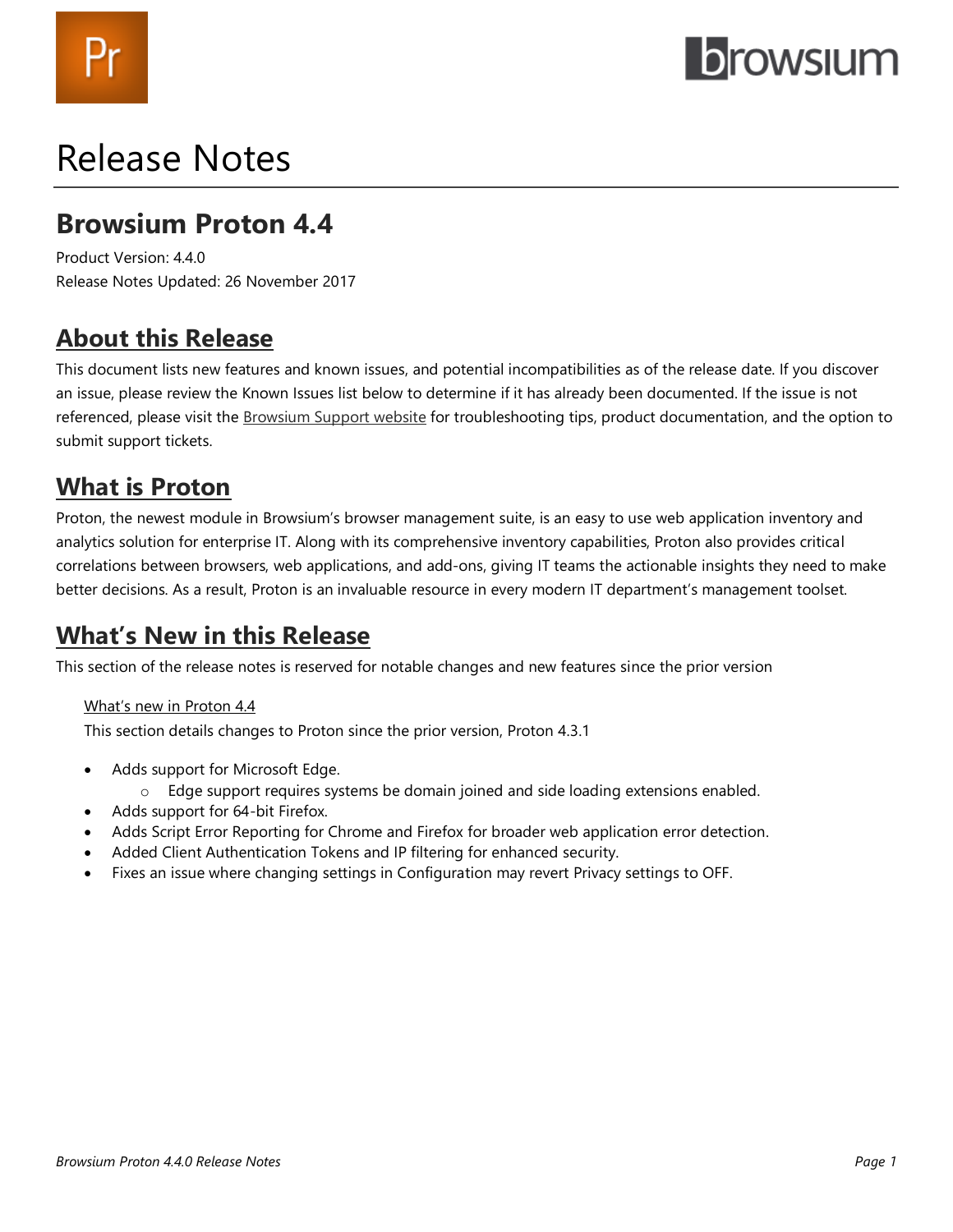### **Minimum System Requirements**

| <b>Operating System</b>      | Windows 7 or later<br>Windows Server 2008 R2 or later                                                              |
|------------------------------|--------------------------------------------------------------------------------------------------------------------|
| <b>.NET Framework</b>        | Version 4.0 or later                                                                                               |
| <b>Additional Components</b> | Microsoft IIS Express 7.5 (installed automatically)<br>Microsoft SQL Server Express 2012 (installed automatically) |
| <b>Processor</b>             | 1 GHz or faster 32-bit (x86) or 64-bit (x64) processor                                                             |
| <b>Memory</b>                | 1 GB total system RAM; 2 GB for use on Windows Server                                                              |

### **Proton Express (evaluation kit)**

### **Proton Service & Database**

| <b>Operating System</b>      | Windows Server 2008 R2 or later                                             |
|------------------------------|-----------------------------------------------------------------------------|
| <b>.NET Framework</b>        | Version 4.0 or later                                                        |
| <b>Additional Components</b> | Microsoft IIS 7 or later<br>Microsoft SQL Server 2012 Web Edition or higher |
| <b>Processor</b>             | 1 GHz or faster 32-bit (x86) or 64-bit (x64) processor                      |
| <b>Memory</b>                | 2 GB system RAM                                                             |

### **Browsium Client**

| <b>Operating System</b> | Windows 7 or later<br>Windows Server 2008 R2 or later (for multi-user terminal servers)                                                                                            |
|-------------------------|------------------------------------------------------------------------------------------------------------------------------------------------------------------------------------|
| <b>Browsers</b>         | Microsoft Internet Explorer 8, 9, 10, or 11<br>Microsoft Edge 40 or later<br>Google Chrome 39 or later<br>Mozilla Firefox 52 or later (41 or later with Browsium legacy extension) |
| <b>NET Framework</b>    | Version 3.5 SP1 or later (full version only)                                                                                                                                       |
| <b>Processor</b>        | 1 GHz or faster 32-bit (x86) or 64-bit (x64) processor                                                                                                                             |
| <b>Memory</b>           | 1 GB total system RAM; 2 GB for use on multi-user terminal servers                                                                                                                 |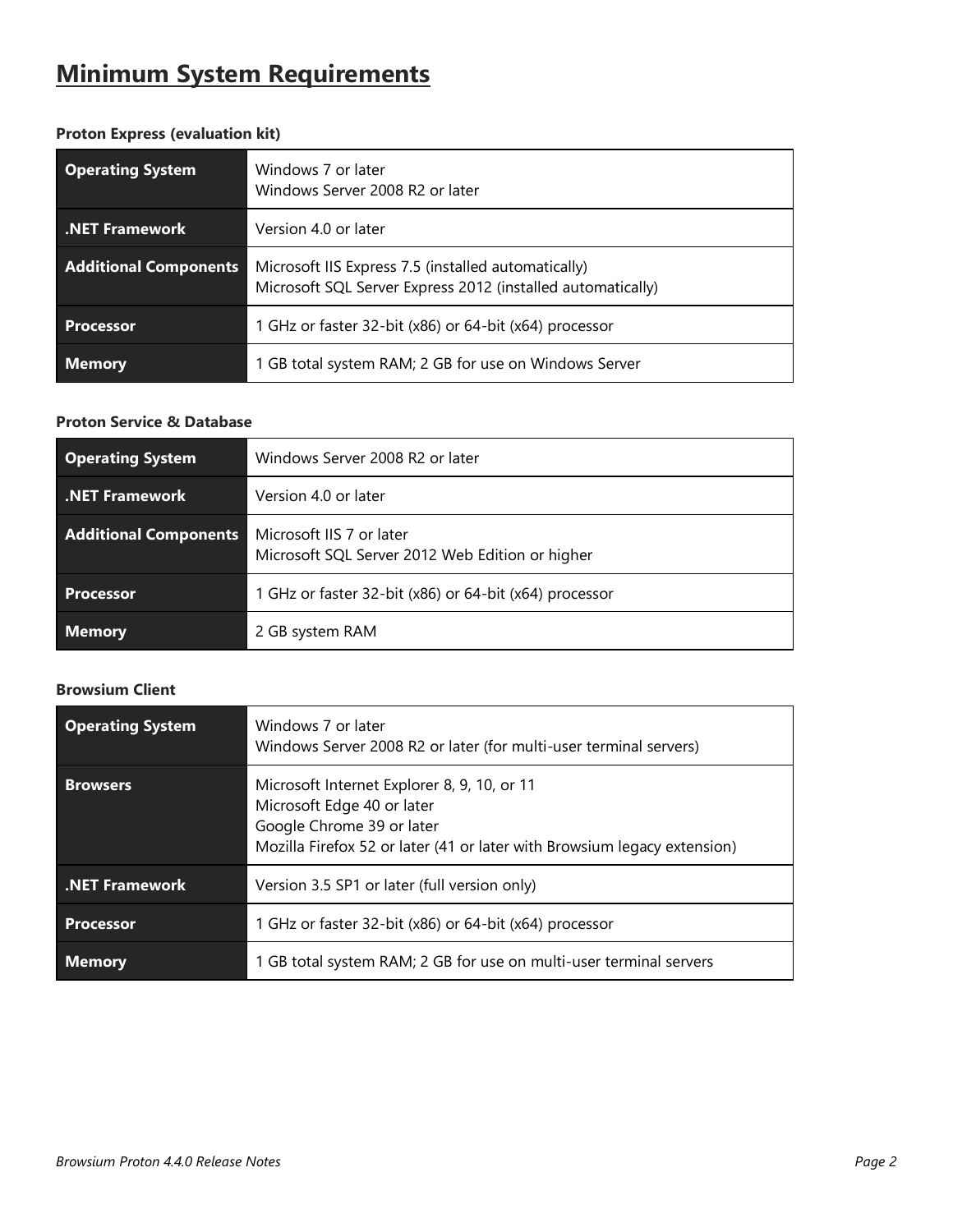### **Installing and Using This Release**

- Run Proton-Setup.exe to install the server components of Proton. Once you have a functioning server, then you may install the Browsium Client using Browsium-ClientSetup.exe, which utilizes the address of your Proton server.
- Install using the Express Install (Evaluation-only) option unless Browsium has already provided you with a license key. This will install Proton Express which is designed for evaluation use.
	- o Proton Express will run for 30 days and is limited to 50 clients. It will automatically install Browsium Client on the system running Proton Express so you'll have an instant test environment. You may install Browsium Client on up to 49 additional clients, manually or via scripted install.
	- o Proton Express installs a self-signed certificate that is trusted only on the system running Proton Express. Attempting to run the Proton Manager (web application for administration and reporting) from a remote client will result in a series of SSL certificate warnings. Those warnings can be bypassed, but it's recommended that you access the Manager from the same system running Proton Express.
- If you have a valid Proton license key, install using the Full Install (License Key Required) option. Keep in mind the Full Install option has much higher system requirements and is far more complex, including requiring an SSL certificate. You'll want to review the Proton Administration Guide before attempting a Full Install.
- Proton Express setup defaults to using port 31068 for its HTTPS traffic. This default value is used to avoid conflicts with other web services running on the system. The Full Install of Proton defaults to port 443, and is designed for dedicated server environments with no other web services that might compete for this port. Port 443 is always the best choice as the port number need not be specified when the server URL is accessed and most firewalls already allow HPPTS traffic on port 443. You can choose any port number for Express or Full Install during setup and Proton will configure IIS to use the selected port.
- To access Proton Manager, choose (or search for) Proton Manager from the Start menu of the system running Proton Express or Proton Server. This will provide a special link to the Manager, with your server URL embedded, to automatically populate the server URL in the login screen. You may also access the Manager directly from <https://proton.browsium.com/manager> and then enter your Proton server URL manually (example: https://myprotonserver.mycompany.com:port/server).
	- o If you're accessing Proton Manager for the first time, select Create Account to create your Proton Administrator account. The first account is auto-approved. Subsequent accounts will need to be approved via the Manager's Users page.
- Browsium Client extensions for Internet Explorer, Chrome, and Firefox must be enabled before Proton activity data is recorded from each browser. See section 5 of the Proton Administration Guide for details on managing browser extensions in an enterprise deployment.
- Proton is designed so that older clients can communicate with and send activity data to newer versions of Proton server. However, we recommend that you upgrade clients soon after upgrading the server to provide comprehensive collection of new inventory and activity data elements.
	- o Browsium Client 4.4 can be installed as a direct upgrade to Browsium Client 4.x, or Proton Client 1.x, and will automatically inherit the Proton Server URL value from the prior client installation.
	- $\circ$  Proton Server 4.4 can be installed as a direct upgrade to Proton Server 4.x or 1.x. Both the Server and Database must be upgraded, so check both the Server and Database boxes during setup. If these are running on separate server systems, only check the box for the component running on that system.
- Read the [Proton Administration Guide](http://docs.browsium.com/guide/?v=4.4.0&p=Proton) for more information on installing and using Browsium Proton.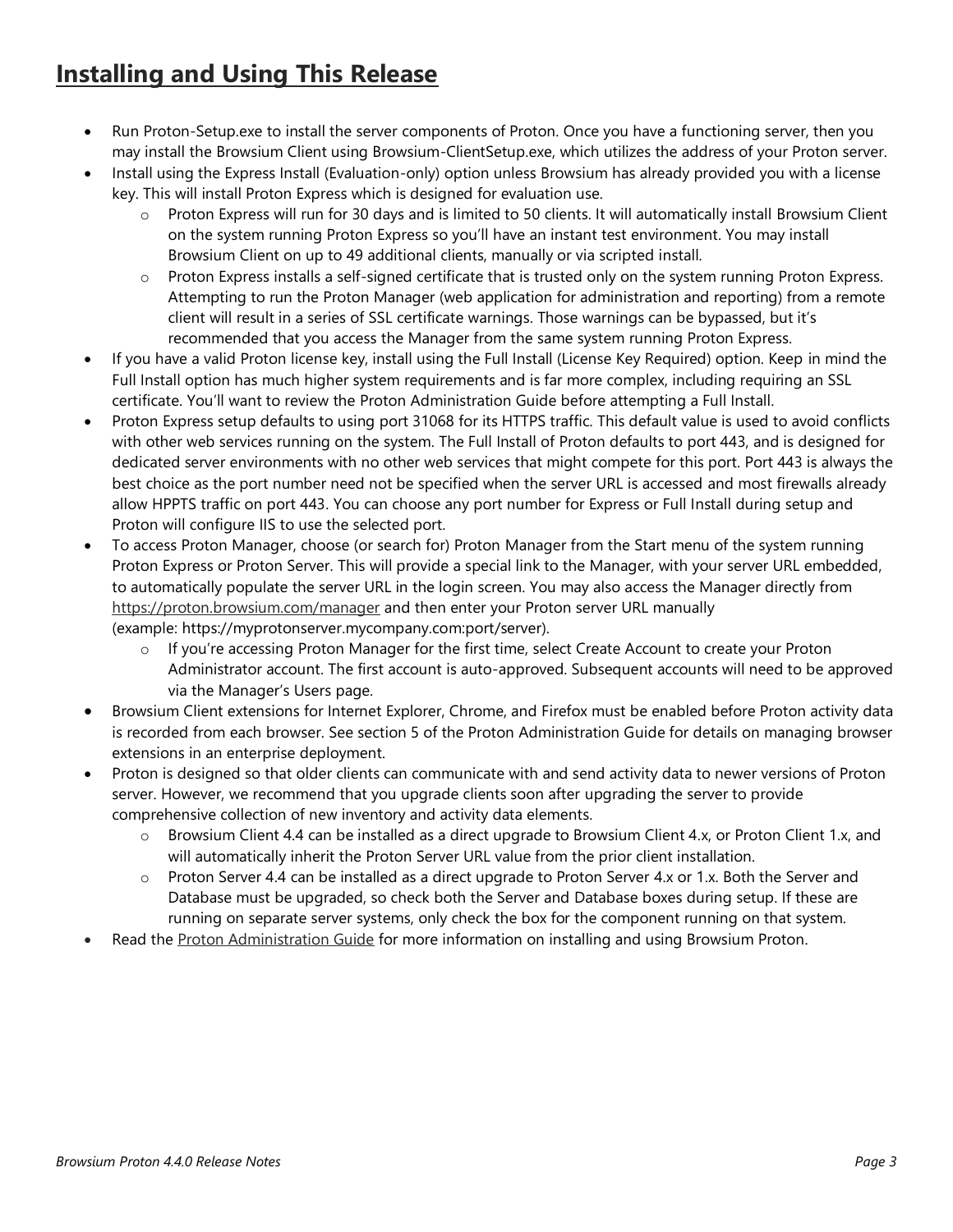### **Known Issues**

- The name of the Proton database, entered during a full installation of Proton, cannot have a "." in the string (e.g., naming the database "Proton4.4"). Completing set-up with such a string will result in failure to properly set up the Proton database.
- File upload detection may not work properly in Firefox 52 ESR. Upgrade to Firefox 53 or later for full file upload detection functionality.
- Java usage detection may detect the incorrect version if the web site requesting the Java applet is only open briefly, either because the tab was closed or because there was a navigation to another web site.
- Java usage detection may detect the incorrect version if there are navigations to multiple web sites requesting Java applets in a tab and one of the web sites uses a non-default version of Java. For example, if there is a navigation to site A for which Ion is remediating a non-default version of Java followed by a navigation to site B for which the default version of Java is used, then Proton may detect that site B used the non-default version of Java that was used by site A.
- Proton 4.0 added the capability of detecting ActiveX components being created via JavaScript calls to 'new ActiveXObject' and similar scripting means. For this capability to work, ActiveX auditing must be enabled in Internet Explorer. The Browsium Client installer will automatically enable this auditing. However, if auditing is subsequently disabled, then this capability of Proton will no longer work. Proton will not attempt to re-enable the auditing.
- As part of creating an inventory of ActiveX components installed on a machine, Proton will attempt to load the ActiveX components to test the safety flags. If Proton cannot load the ActiveX component for any reason (e.g., the component has dependencies not loaded by Proton), Proton will not be able to determine the safety flags reported by the component's module. Proton will still determine the safety flags reported in the registry for the component.
- If Proton Server is being installed on Windows Server 2012 or Windows Server 2012 R2 that's also a domain controller and does not have IIS installed, Proton setup will be unable to install IIS automatically. To work around this, install IIS first and then run Proton setup.
- The date selector in Proton Manager is not automatically updated when your PC's calendar rolls to the next day while a browser is open with the Manager loaded. To work around this, refresh your browser tab and the date will become current.
- Java version detection during browsing activity may not be reported until the browser tab is closed because of the way Java interacts with the Internet Explorer DOM.
- The version number of the Browsium Client extensions for Chrome and Firefox may not be an exact match with the version number of the Browsium Client and Internet Explorer extension. This is by design as the version and publishing mechanisms are different for each component. Consult the [Proton Knowledge Base](https://www.browsium.com/proton/kb/) for a current list of the version numbers for each Proton component.
- The Proton Manager web site works best in Google Chrome and Internet Explorer 11. Earlier versions of Internet Explorer may have reduced functionality.
- Running the Browsium Client on virtual machines that have been cloned may result in a duplicate machine SID causing Proton to only see inventory and activity data from one of the clients. It's also possible that the client connected to the Proton Server may alternate, resulting in unpredictable inventory and activity data.
- Installation of the local version of Proton Manager (not the default, found in Advanced Options during setup) running under IIS requires the URL Rewrite Module 2.0 for IIS to be installed. This dependency is automatically installed by setup. If, for some reason, the URL Rewrite Module installation fails during Proton setup, no error will be shown. However, you will see a web.config error from IIS when trying to load the Manager site. If you run into this problem, install the URL Rewrite Module manually to fix your local installation of Proton Manager on IIS.
- Proton does not provide an easy way to recover lost administrator passwords. If you forget your Proton administrator account password, contact Browsium Support for assistance. Direct access to the SQL database can be used to reset the accounts so you can re-create the first, auto-approved administrator account.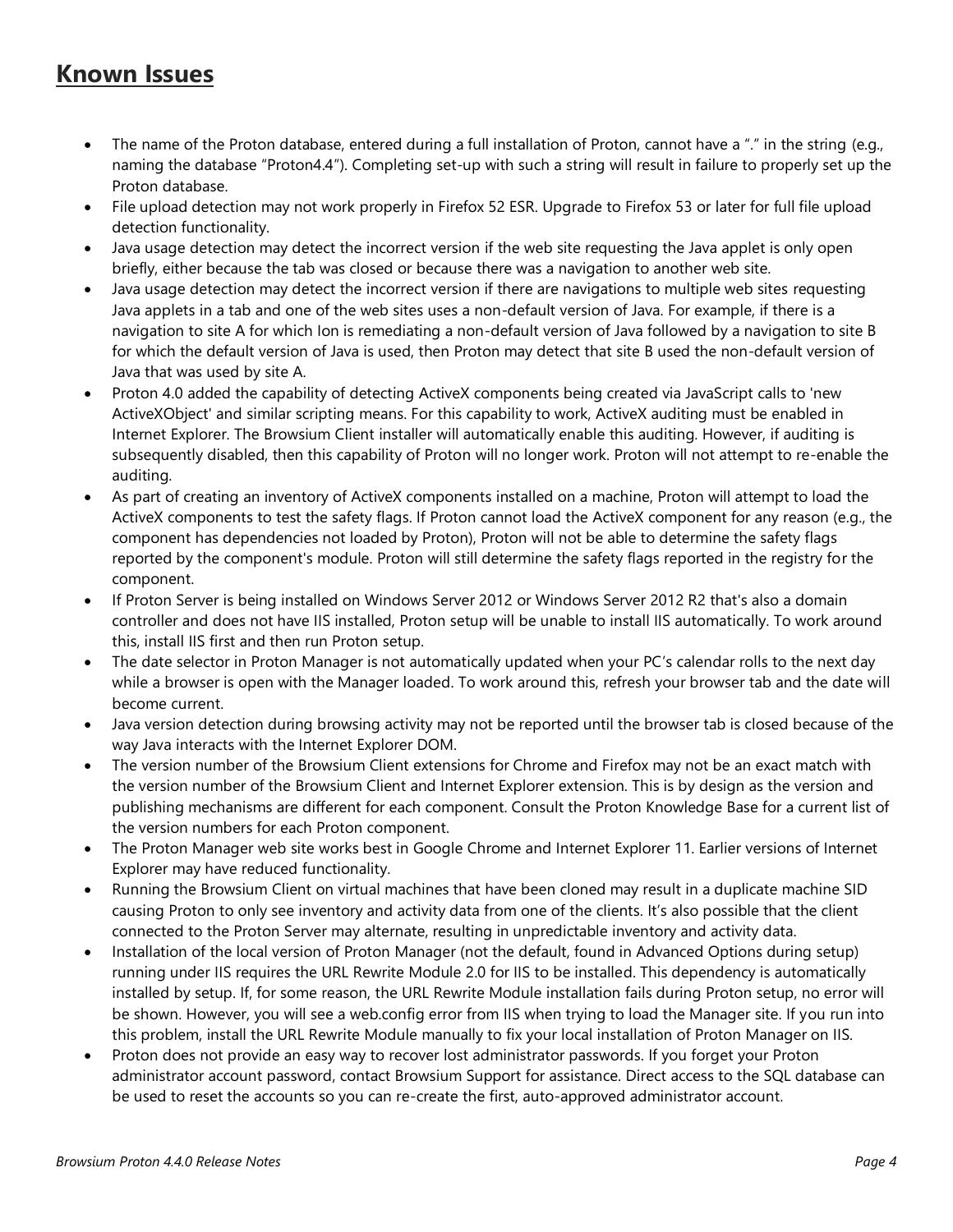- Installing Proton Express on a PC that has SQL Server Management Studio or other SQL-related components may cause Proton Setup to skip installing SQL Server 2012 Express. To work around this, install SQL Server 2012 Express manually and then run Proton Setup.
- The bar chart on the Activity -> Web Application Usage page shows a bar for each application displayed in the table. When a large page size (e.g. 100 or 1000) is selected, the bar chart may become unreadable.
- Attempting to install the Full version of Proton Server or Manager on Windows 10 results in an IIS configuration error. Proton Server Full Install is only supported on Windows Server - on client systems, like Windows 10, use Proton Express instead.
- When you make a rule change, you can see the new or updated rule in the Manager, but the changes to web application mappings are not enacted immediately. Rule mapping is done in the background on the Proton database server. The length of time that takes varies depending on the size of the database, the change made, how many URLs the rule matches, the speed and load on the database server, and what other background processing is occurring.

### **Contact**

For technical support, please visit the **Browsium Support** website.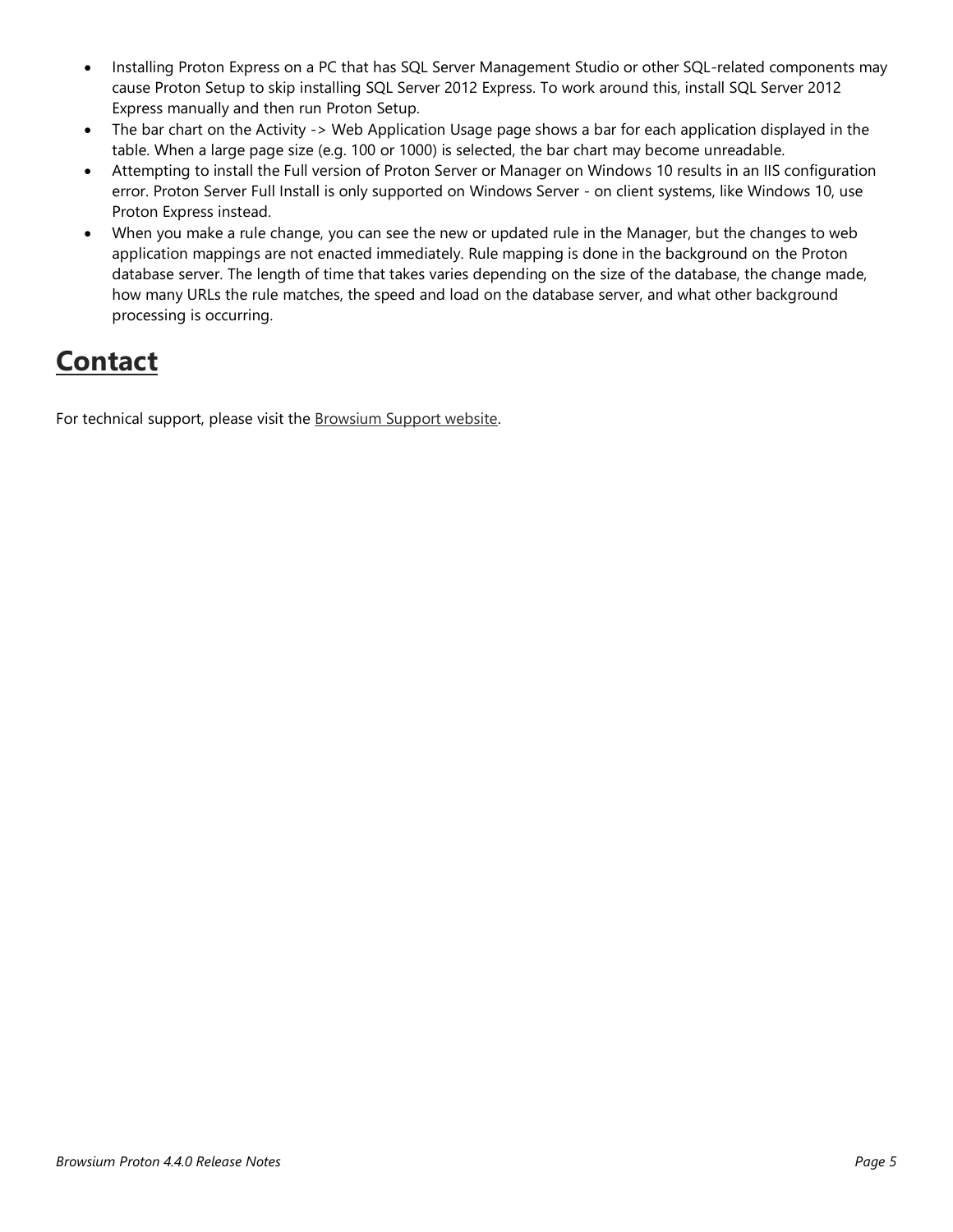### **What's New in Prior Releases**

### What's new in Proton 4.3.1

This section details changes to Proton since the prior version, Proton 4.3.

- Improves file upload detection to properly detect the upload and properly capture the "uploaded to" field on more websites.
- Improves detection of user accounts on Google properties.
- Synced files detection no longer detects hidden metadata files from Dropbox.
- Improves performance of synced files detection for collections with a very large number of individual files.
- Fixes a bug in Proton Manager when navigating between pages where the page title changes but no navigation occurs.
- Fixes a bug in user account detection so that it now functions properly even if a page has multiple forms that meet login criteria.
- Fixes a bug in Proton Server that caused an arithmetic overflow error converting IDENTITY to data type tinyint.
- Fixes a bug in Browsium Client Internet Explorer Extension so that it now properly registers itself as compatible with Internet Explorer Enhanced Protected Mode on Windows 8 and later.
- Improves Browsium Client performance when it detects Proton Server is offline or unreachable.

#### What's new in Proton 4.3

This section details changes to Proton since the prior version, Proton 4.2.3.

- Fixes an issue where websites that relied on an overridden window.onLoad function were failing to render correctly in Firefox and Chrome when the Browsium Client extension was enabled. (This fix only available in build 4.3.0.286, slipstreamed into Proton release channel on 5 June 2017.)
- Detection and reporting of user logins to select web applications provides key insights into SaaS account usage to rationalize and optimize SaaS licenses.
- Detection and reporting of files shared via cloud services such as Dropbox and OneDrive exposes shadow IT usage and enables IT to preempt inadvertent information disclosure violations.
	- o Provides comprehensive listing of all files shared via native cloud service client software installed on Windows PCs throughout the organization.
	- $\circ$  Companion file upload detection reports on files uploaded by end users to select websites via a browser.
- Detection of native Windows cloud client applications such as Dropbox, Slack, Box, GoToMeeting, etc. provides detailed account usage reporting to track compliance and discover license optimization opportunities.
- User account and file upload detection utilizes specialized client-side data extraction code for top cloud services. This code is kept current via Proton cloud service definitions which are automatically updated on Proton servers.
- Redesigned performance analytics summarizes the performance of all web applications and surfaces how current load times compare with the historical average to aid in troubleshooting and performance optimization.
- Detection of script errors from client browsers provides key troubleshooting insights so problems can be addressed before helpdesk calls come in.
- Collection of server IP addresses aids in performance optimization and cloud migration reporting.
- Server processing resilience improves performance of Proton servers under load.
- Updated Firefox extension uses new WebExtensions model for better performance and reliability.

#### What's new in Proton 4.2.3

This section details changes to Proton since the prior version, Proton 4.2.2.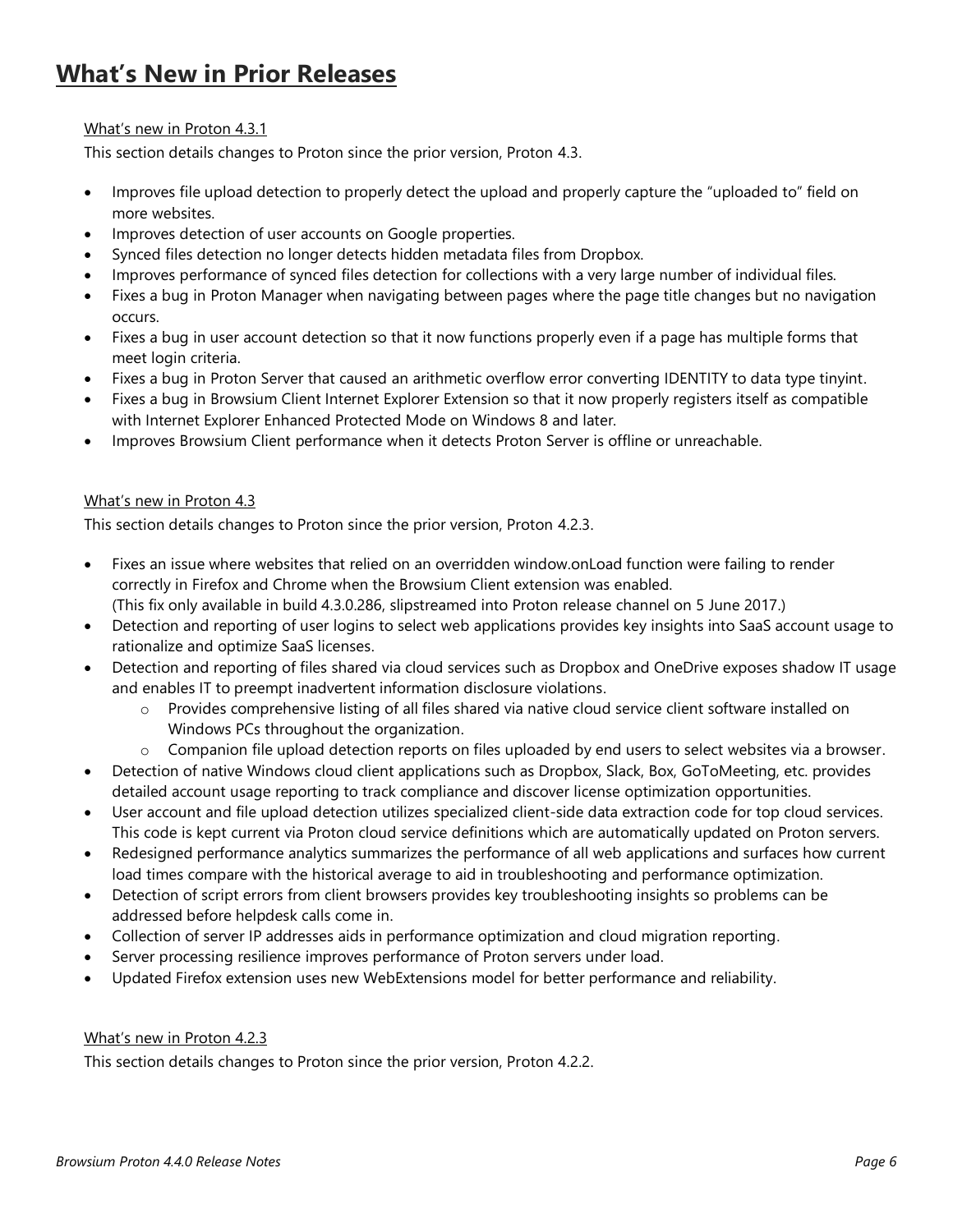• Fixes a compatibility issue in the Browsium Internet Explorer Extension that could cause certain older ActiveX controls to crash when closing an Internet Explorer window.

### What's new in Proton 4.2.2

This section details changes to Proton since the prior version, Proton 4.2.

• Fixes a timeout issue in Proton upgrade scripts while upgrading really large databases.

### What's new in Proton 4.2

This section details changes to Proton since the prior version, Proton 4.1.1.

- Adds a powerful new set of web application performance analytics to enable enterprise-wide endpoint detection and diagnosis of web application performance issues.
- Adds detection of 64-bit Java in both client inventory and activity.
- Improves the performance and functionality of charts and graphs.
- Improves client startup performance when some modules are inactive.
- Improves detection of changes in user data (e.g. org unit).
- Improves client data reporting robustness in server-not-available situations.
- Improves performance and reliability of full export of datasets from Proton Manager.
- Extends support for comprehensive user account password restrictions, including password expiration and custom regular expression password strength policies. See section 3.6.1 of the Proton admin guide for details.
- Adds support for multi-process Firefox which is planned to become the default operating mode in Firefox 51 and later.
- Fixes an issue that caused Java versions to sort incorrectly in certain reports.

#### What's new in Proton 4.1.1

This section details changes to Proton since the prior version, Proton 4.1.

- Fixes a problem in which initial client reporting of inventory information could take a long time to complete on the server. This resulted in initial scaling issues for large deployments. With this fix, initial inventory processing is many orders of magnitude faster.
- Improves performance of ActiveX inventory reporting in Proton Manager.
- Fixes an issue where Java application activity may sometimes not get reported.
- Fixes an issue that caused changes to the Active Directory Organizational Unit for some users to not be reported to the Proton server.

#### What's new in Proton 4.1

This section details changes to Proton since the prior version, Proton 4.0.

- Comprehensive Java detection and reporting:
	- o New suite of dedicated Java usage reports, with full export capabilities, simplifies access to Java usage information and provide the insights needed to proactively manage Java versions and security organization-wide.
	- o New detection and reporting for Java applications running outside of web browsers provides a complete view of Java usage throughout the organization.
- Comprehensive ActiveX control detection and reporting:
	- o New suite of dedicated ActiveX usage reports simplifies access to ActiveX dependency and security information, by version and by web application.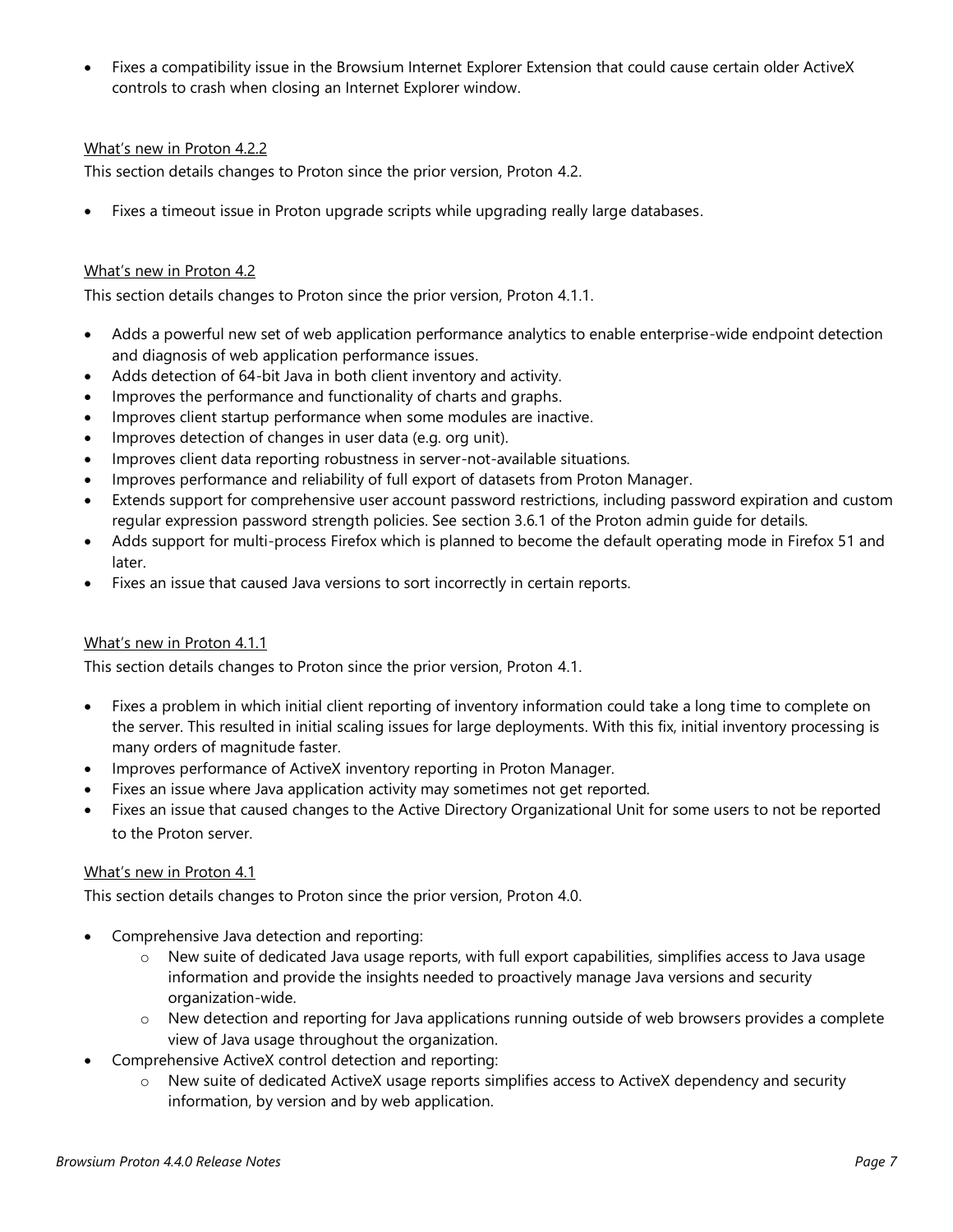- o New reporting on unused ActiveX controls identifies unnecessary attack surfaces to aid in defense-indepth security mitigation.
- New web browser and web application performance analytics:
	- $\circ$  Proton now collects and reports on page fetch and load times for every web application, the first of many planned features to provide comprehensive client-side performance analytics for enterprise web applications.
- Other enhancements to existing Proton server and Browsium Client features:
	- Enhances Privacy Mode to optionally anonymize machine names in addition to previously supported user names and IP addresses.
	- $\circ$  Fixes an issue that caused IP address to be incompletely anonymized in specific network configuration cases.
	- $\circ$  Enhances bulk upload of rules to add support for Map rules (in addition to previously supported Ignore rules), along with new options to append new rules to the existing set or replace all rules with the new set.
	- $\circ$  Improves browser version detection and reporting to better handle multiple versions of the same browser on a single PC.
	- o Adds the ability to pull organizational unit information from multiple properties in Active Directory.
	- $\circ$  General improvements to Browsium Client in the areas of stabilization, robustness, and performance.
	- o Combines the splash screens for all modules into a single splash screen displaying configuration information for each module.
	- o Cleans up client error logging, reducing the spurious error messages in Event Viewer.
	- o Fixes a bug that occasionally caused document mode detection to fail.
	- o Fixes a bug that caused Browsium Controller to crash on some systems while displaying the splash screen.

#### What's new in Proton 4.0

This section details changes to Proton since the prior version, Proton 1.2.1.

- The new, unified Browsium Client includes the agent functionality for Proton, Ion, and Catalyst, resulting in a single client deployment that works with all modules in the Browsium browser management suite.
	- o Browsium Client includes browser extensions for Internet Explorer, Chrome, and Firefox.
	- $\circ$  Browsium Client installs a new Browsium Service (BrowsiumService.exe) to handle client operations that require administrative privileges at runtime.
	- o Browsium Controller (BrowsiumController.exe) and Browsium Monitor (BrowsiumMonitor.exe) replace Browsium Proton Controller (BrowsiumProtonController.exe) and Browsium Proton Monitor (BrowsiumProtonMonitor.exe) from prior versions. These new processes provide functionality for Ion, Catalyst, and Proton if configured, reducing the overall memory footprint and number of processes required to run the Browsium suite.
- Privacy Mode anonymizes user names and IP addresses to comply with international privacy regulations.
- Enhances ActiveX detection and reporting provides deeper insights on legacy, insecure ActiveX controls that may be causing an unnecessary attack surface and attack vectors for hackers.
- Improves report export behavior, increasing speed, providing a full report export option (not just the visible rows), and simplifying the report export experience.
- Improves integration with Browsium Ion and Browsium Catalyst, with clearer identification of Ion profiles and more granular client inventory details to show the status of Ion and Catalyst configurations.

Client inventory details will only show Ion and Catalyst in the "Browsium" section of the report when Ion and Catalyst have a configuration deployed on the client system.

#### What's new in Proton 1.2.1

This section details changes to Proton since the prior version, Proton 1.2.

• Enhanced ActiveX detection runs faster, is more secure, and finds ActiveX controls by MIME type and within embed tags.